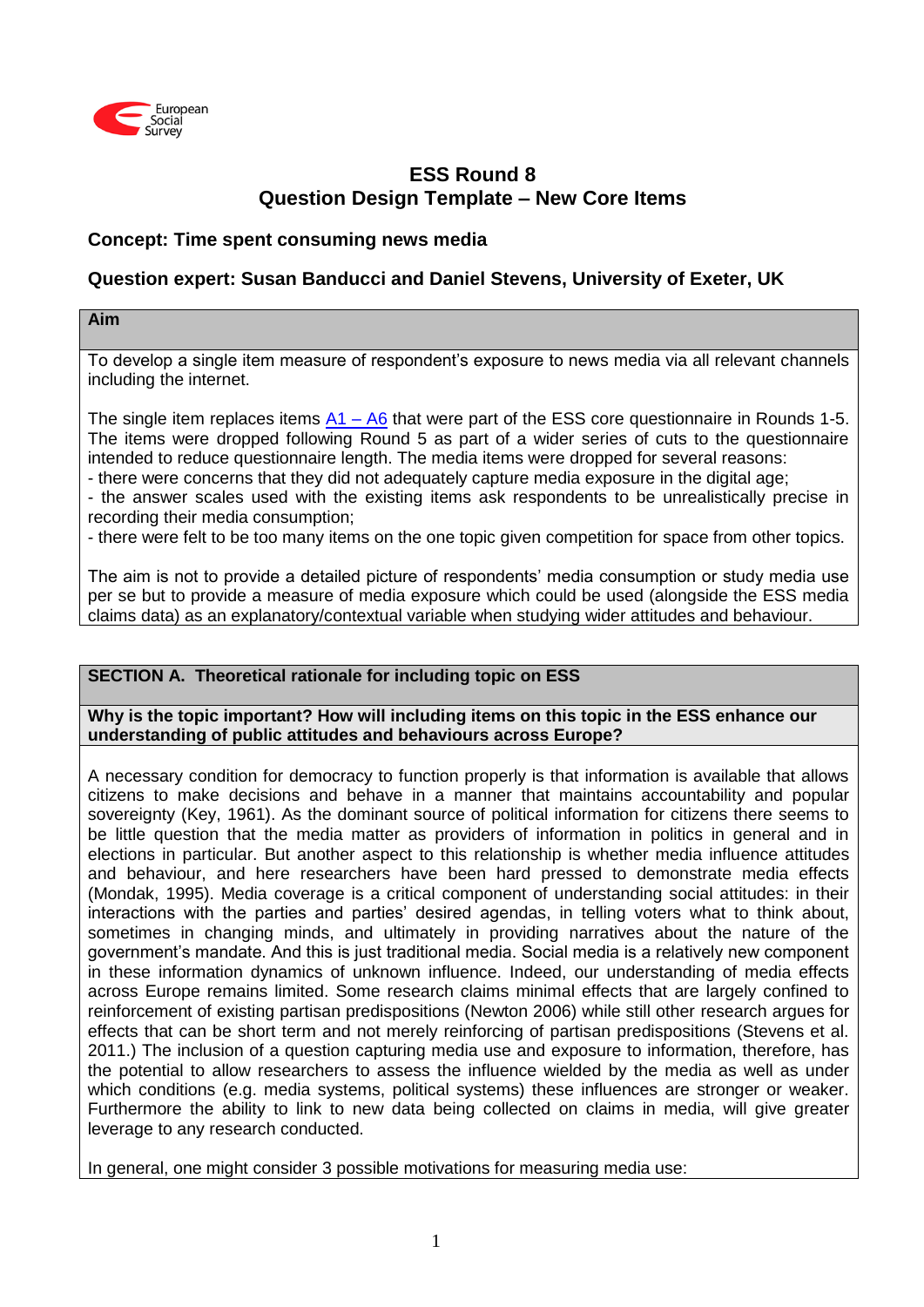- Media use as part of a time use study to assess how different types of media are used and what are the purposes of use of media (entertainment, news gathering).
- Media use to capture exposure to information that is relevant to the dynamics of social attitudes.
- Finally, we are interested in information processing and what citizens learn or are aware of from media exposure.

While the ESS measure that was available the first five rounds of the survey reflected the first objective, our proposed measure focuses on the second objective but allows one to investigate questions that might fall under the third.

#### **SECTION B. Relationship with other topics in ESS questionnaire**

**Briefly describe how the proposed topic relates to other items in the ESS core questionnaire and/or rotating modules** 

**Are the items intended to be used primarily as explanatory/background variables or is the topic primarily of interest as a dependent variable?**

**Are the items intended to improve the measurement of topics already included in the core questionnaire or is it a new topic?**

A media use item could potentially be related to several other items in the ESS survey. A single item capturing overall traditional news media use is generally considered in relation to items of political interest, knowledge and social and political attitudes. On the other hand, media use used alone or as a dependent variable would provide users of the EES with more detailed knowledge of media consumption and its associations both to explanatory factors such as socio-demographic characteristics and characteristics of the supply of the media (i.e. media systems). However, the additional aim is also to allow the linkage of the media question with ESS media claims data that is based on the analysis of (mostly) two newspapers in each country. When combined with the media use measure, the claims indicators will give us a measure of an individual's overall exposure to news about specific issues in specific outlets.

We have demonstrated the potential for the linking of contextual information on the environment with media exposure in a number of surveys (see [https://mediaeffectsresearch.wordpress.com](https://mediaeffectsresearch.wordpress.com/) for working papers) and have done so with the first five waves of the ESS. In particular, we merged a database containing thousands of national events with five waves of the ESS to conduct analyses across countries and individuals as well as within countries and subjects. The results suggest that there is an impressive degree of heterogeneity when it comes to how citizens react to political developments. In particular, some events generate significant opinion changes when groups of individuals who are "treated" (i.e. are exposed to news media) are compared to "control" cases. However, other events produce modest or even null findings with methods that employ different counterfactuals (Pollock et al, 2015).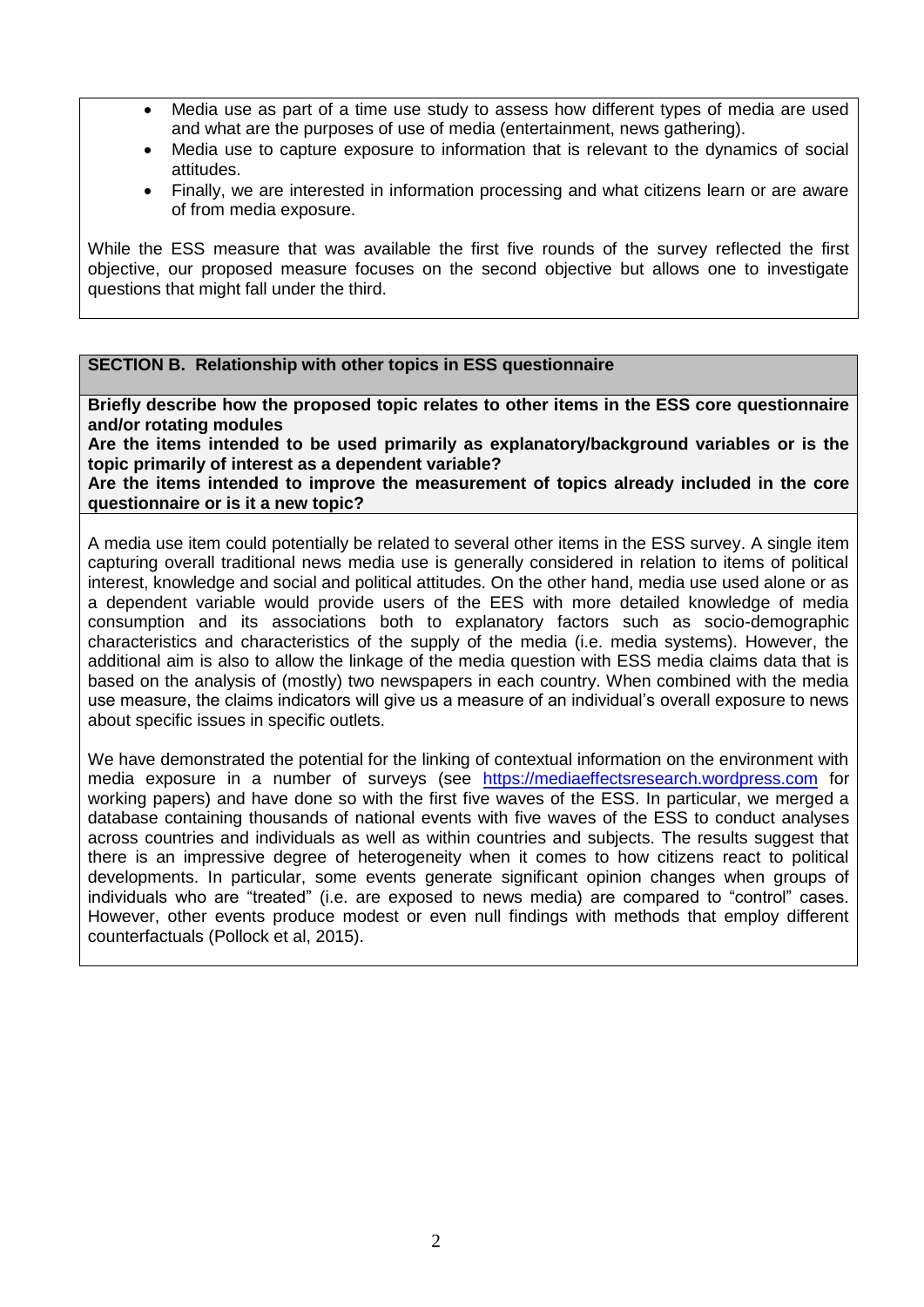### **SECTION C. Potential methodological or practical difficulties**

**Provide brief details of any potential methodological or practical difficulties associated with asking about this topic on a face to face cross-national survey If no particular problems are anticipated please note this**

In terms of developing a rationale for a particular measure, several issues should be considered.

#### **Over reporting**

One question to address is whether we are capturing self-reports of media use as accurately as possible. Although there is considerable debate in the literature regarding the measurement of media exposure (Prior, 2009; Stevens, 2008), there is agreement that the best measures minimise overreporting. In comparing Nielsen audience estimates to self-reports of viewing from the National Annenberg Election Study (NAES), Prior (2009a) finds that the National Annenberg Election Study survey, based on a question about "How many days in the past week did you watch the national network news on TV?" over-reports national news audiences by a factor of 3. Because overreporting is more likely due to real than social desirability effects, Prior (2009b) recommends assisting respondents with recall. Furthermore, non-response bias will tend to produce a sample that has higher levels of political interest and a greater likelihood of news exposure (or a propensity to report news viewing). These factors should be considered in constructing the item.

As an example of over reporting on a single item intended to capture overall exposure to news information, the 2009 European Election Study asked respondents- *"In a typical week, how many* 



*days do you pay attention to the news?"*

For the cross-national sample in the European Election Study (n=approx. 27,000), the distribution is shown in the graph. Close to 70% of respondents report paying attention to news 7 days a week. There is little variation in the responses and no way to differentiate different types of media. Given that the question asks about paying attention to the news it may not capture the probability of being exposed to different messages.

In the 2014 EES a revised version of the question was used which asked respondents to give the days a week spent watching or reading news separately for each source. This has a wider variation and is more likely to reduce over-reporting at the same time capturing use of the different sources. The distribution from the 2014 EES is shown below for TV news, newspapers and Internet. The sample size is approximately 30,000 respondents. As one can see when comparing the 2014 distributions to the 2009 question, the variation is greater and the reported exposure is lower (and more reasonable). There is also the advantage of picking up variation across the sources of news.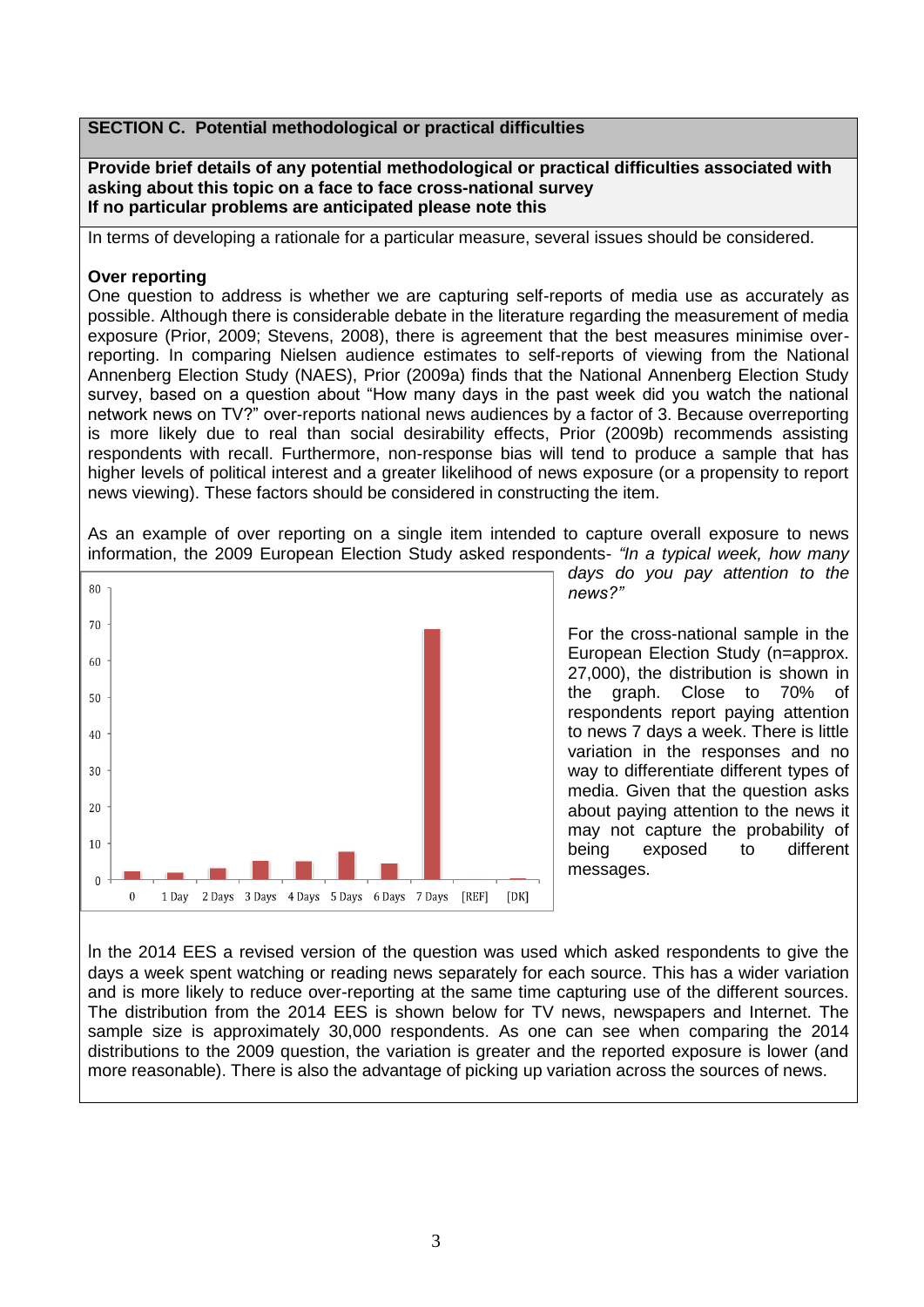

Based on data from the American National Election Study in 2008, a study comparing the properties of asking time spent using the news in days per week, hours or minutes in a day demonstrated little difference (Trewksbury et al 2011):

> *The measures of exposure as days per week, minutes per day, and minutes per week (the product of the first two) operate similarly as predictors of political knowledge, perceived issue distances between presidential candidates, days per week talking about politics, levels of community involvement, and voter turnout.*

Therefore, while a set of general news media use question and then specific questions on specific outlets would be ideal (Dilliplane et al. 2013), space limitations require a more restricted set of questions. Therefore, while a set of general media questions and then specific questions on the coded outlets would be ideal, space limitations require a more restricted set of questions. The experience of the EES in 2009 and 2014 suggests prompting respondents to think about news media use rather than attention to news in general is likely to reduce over reporting. Below, the recommendation is to also not fix category responses of days but instead to ask for a report of time spent consuming news.

### **Capturing time spent consuming news vs. more detailed info:**

Most evidence suggests that asking only one "days a week" question has obvious limitations, such as the inability to discern what kind of information respondents were exposed to. As a result, researchers have begun to ask media specific measures of exposure (e.g., regarding exposure to particular outlets or news programmes. Examples of these question are given in the Appendix). In these studies, the researcher can link survey responses about media use to the content appearing in those media sources (e.g., Banducci and Xezonakis, 2010; Barabas and Jerit, 2010; Stevens et al.,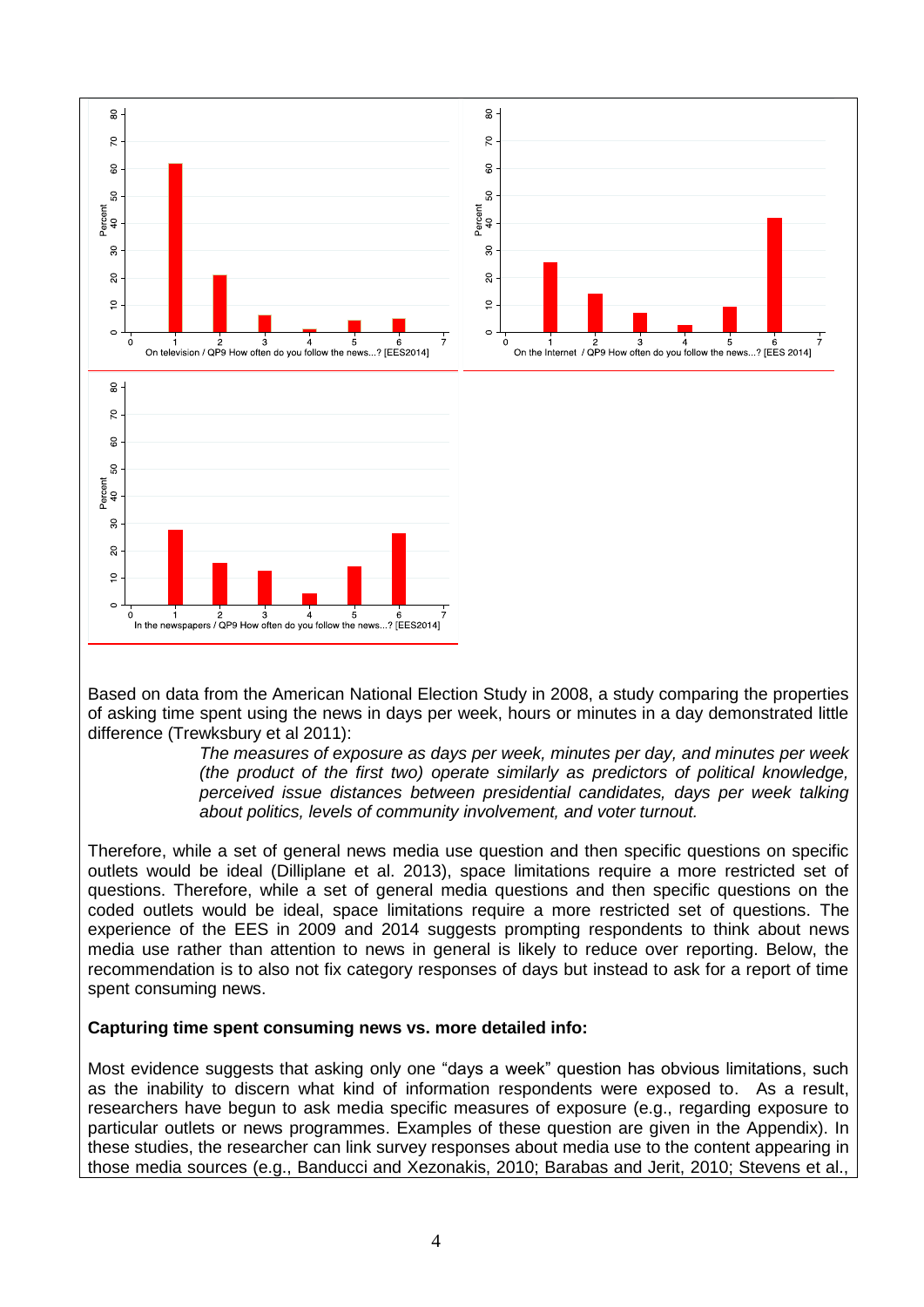2011; Stevens and Karp, 2011). This variant of the media use question has many advantages, the most important of which is the ability to link individual respondents with the media content they were likely exposed to (see Druckman, 2005 for discussion). In the case of the ESS respondents could be asked about the specific outlets coded in the media claims analysis (as was done in EES 2009). However, this is usually done alongside asking questions on general news media use as, where there is a diversity of news sources, the outlets from the claims analysis could potentially capture media use by only a small segment of the sample.

Ideally we would want to be able to link the potential for exposure to media coverage (media use) to the actual messages in the media (news content). The degree of specificity in the link should be considered. The ESS media claims analysis captures content of two newspapers and exposure to these two newspapers could be captured (for examples of this type of linking with survey data, see Stevens 2009). While this allows for a direct link between the content and the exposure level, it requires a battery of several questions and does not capture exposure to other sources of information.

We may be interested in capturing the diversity of news media sources that individuals use and how they use them. In previous Eurobarometer and the 2004 European Election Study [EES2004] surveys, respondents were asked to name all newspapers they read and news broadcasts they watched. When asked in this way, we found a correlation between education and number of news sources listed and we concluded that this was a measure of cognitive ability (remembering names of outlets) more so than measuring exposure to news. We would, however, expect that exposure to news will also partly be driven by the supply of news. Where there is greater diversity in news sources there is likely to be more variation in exposure. This variation across sources of news is lost if all sources (newspapers, radio, TV, Internet) are asked all in one question.

That said, evidence has shown that the general media question asking for days of use in the past week is superior (in terms of variance explained) to questions asking about exposure to specific content, quality of information and attention to information. For example, in a study by Romantan et al. (2008), the general media exposure question was better at predicting knowledge of cancer than any of the other measures.

### **Capturing time spent consuming news vs. more detailed info:**

Ideally we would want to be able to link the potential for exposure to media coverage (media use) to the actual messages in the media (news content). The degree of specificity in the link should be considered. The ESS media claims analysis captures content of two newspapers and exposure to these two newspapers could be captured (for examples of this type of linking with survey data, see Stevens 2009). While this allows for a direct link between the content and the exposure level, it requires a battery of several questions and does not capture exposure to other sources of information.

We may be interested in capturing the diversity of news media sources that individuals use and how they use them. In previous Eurobarometer and the 2004 European Election Study [EES2004] surveys, respondents were asked to name all newspapers they read and news broadcasts they watched. When asked in this way, we found a correlation between education and number of news sources listed and we concluded that this was a measure of cognitive ability (remembering names of outlets) more so than measuring exposure to news. We would, however, expect that exposure to news will also partly be driven by the supply of news. Where there is greater diversity in news sources there is likely to be more variation in exposure. This variation across sources of news is lost if all sources (newspapers, radio, TV, Internet) are asked all in one question.

That said, evidence has shown that the general media question asking for days of use in the past week is superior (in terms of variance explained) to questions asking about exposure to specific content, quality of information and attention to information. For example, in a study by Romantan et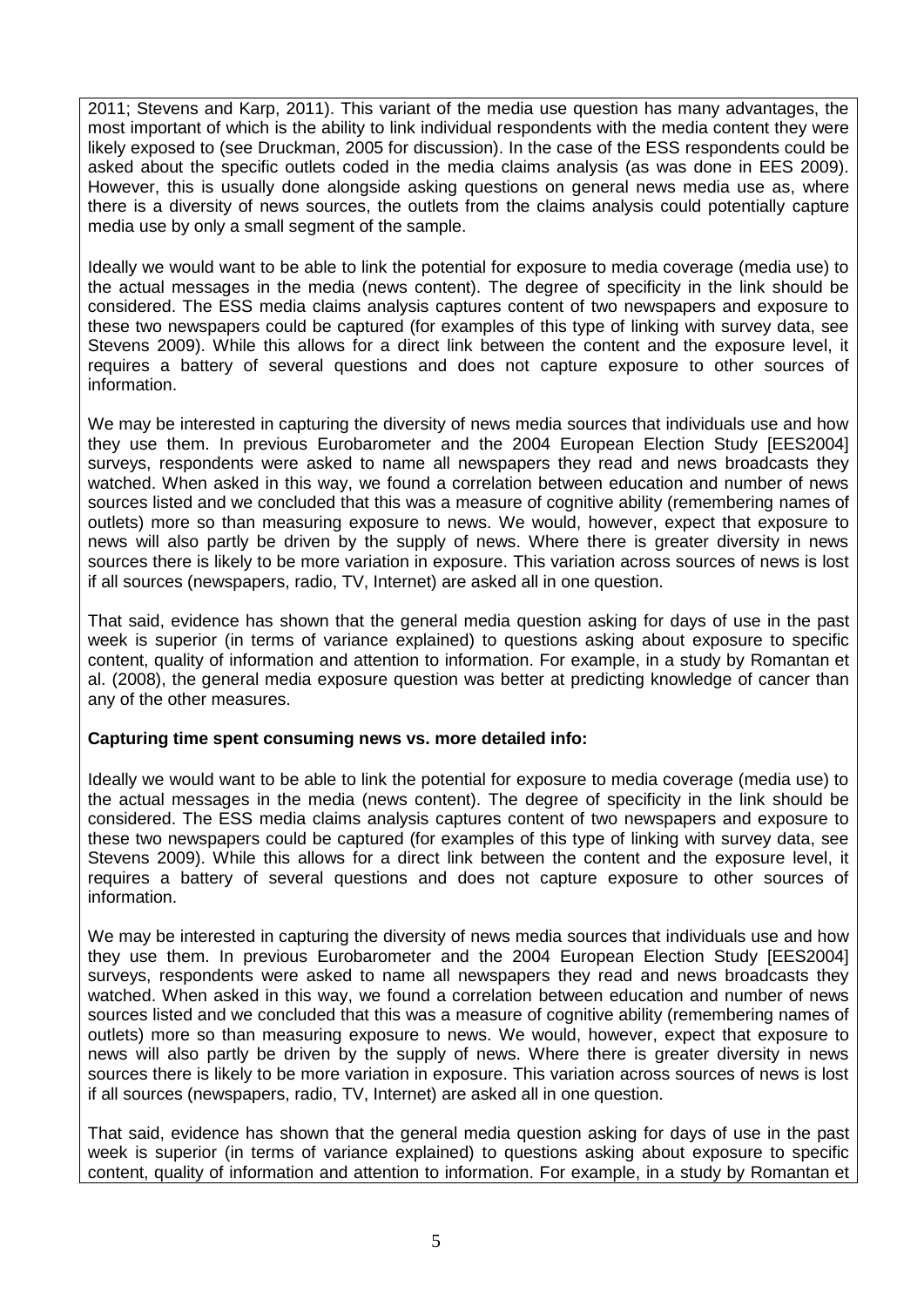al. (2008), the general media exposure question was better at predicting knowledge of cancer than any of the other measures.

#### **Response scale effects**

A lot of previous research points to the fact that offering fixed response categories to questions asking about frequency behaviour (e.g. how many hours they watch TV) can influence respondents and bias their answers i.e. their response varies depending on the answer categories offered (Schwarz et al, 1985; Gaskell et al, 1994). This is a particular problem in cross-national surveys where scale effects and, for example, respondents' tendency to gravitate to the mid-point may vary across countries. The recommendation is generally therefore to use open questions for such frequency items to try and minimise measurement error and maximise equivalence across countries.

## **SECTION D. Concept definition and measurement**

#### **Time spent consuming news media**

The aim is to provide a measure of the amount of exposure individuals have to news media. This is expected to influence their attitudes towards social and political issues discussed in the media.

Exposure may be influenced by a number of things including type of media consumed and attention paid. With only one question item available to devote to the topic of media consumption, total time spent consuming media is felt to provide the best summary measure for predicting attitudes and knowledge.

#### **Question wording**

**A1** On a typical day, about how much time do you spend watching, reading or listening to news about politics and current affairs<sup>1</sup>? Please give your answer in hours and minutes.

**INTERVIEWER:** If no time spent, enter 00 00.

| <b>WRITE IN DURATION!</b> |  |  |  |  |
|---------------------------|--|--|--|--|
|---------------------------|--|--|--|--|

| minutes<br>hours |
|------------------|
|------------------|

| (Refused)    | 77 |
|--------------|----|
| (Don't know) | 88 |

<sup>1</sup> About "politics and current affairs": about issues to do with governance and public policy, and with the people connected with these affairs. VARIATION of item A2 in ESS7. Please refer to this item for translation.